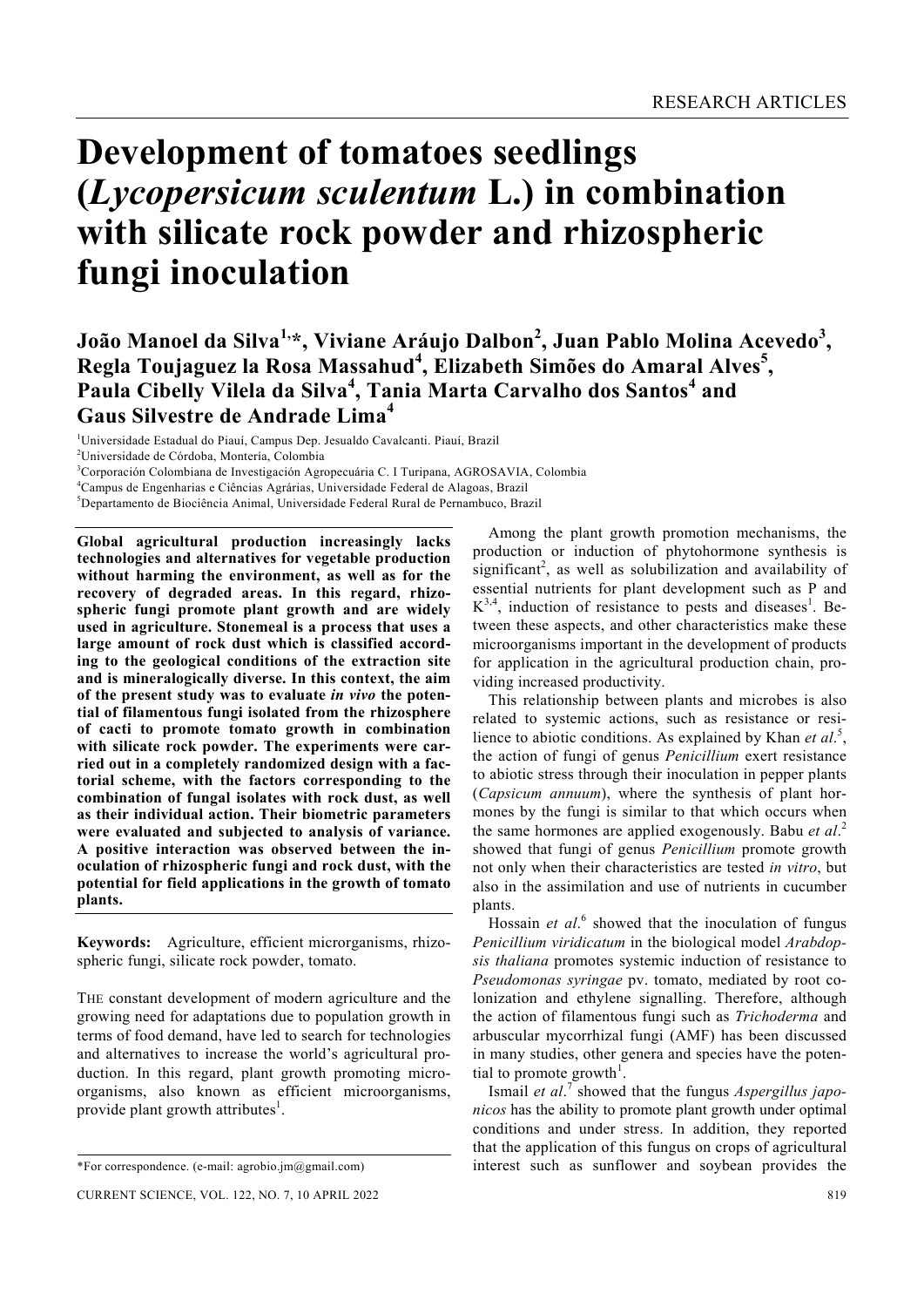nutritive and productive quality of these crops. Lu *et al.*<sup>8</sup> demonstrated that the extract of fungus *Paecilomyces variotii* promoted growth and systemic resistance in *Arabdopsis* plants.

 In addition to the technologies used to increase and implement agricultural productivity, other alternatives for plant nutrition and improving the quality of agroecosystems have been researched. This is because the use of mineral nutrition from plants often becomes costly and is not fully utilized, given the edaphoclimatic conditions and nutritional needs of each crop<sup>1</sup>.

 Stonemeal is a technique based on the addition of rock powder from various types of rocks or minerals that have the ability to positively alter soil fertility<sup>9</sup>. This technique can be considered as a type of remineralization, where rock powder is used to rejuvenate poor or leached soils, being a natural source of phosphorus, potassium, calcium and magnesium, in addition to a series of micronutrients essential for plant nutrition, which would originally come from conventional mineral fertilization $10$ .

 This technology, according to the Brazilian Ministry of Agriculture, Livestock and Supply (MAPA), intends to change the trend in the use of chemical inputs, as well as becoming an accessible practice for the farmers, especially due to its low cost. Remineralizer can then be defined as a material of mineral origin that has undergone reduction and size classification by mechanical processes. These remineralizers alters soil fertility indices through the addition of macro, and micronutrients to the plants, as well as promoting the improvement of physical properties, chemical as well as the biological activity of soils $11$ .

 Given their geological nature, most rocks need to be processed to stimulate and accelerate the process of releasing their nutrients. Grinding, in different particle sizes, is the first step to facilitate the availability of macro- and micronutrients, as it causes an increase in the contact surface and, consequently, facilitates weathering and microbiological processes, increasing mineral solubility. Therefore, application of remineralization techniques through stonemeal in association with seed inoculation is a promising alternative, since microorganisms such as rhizospheric fungi have the ability to solubilize nutrients so that they are made available to the plants of interest<sup>12</sup>. However, studies dealing with this association are nascent, though necessary for the adoption of techniques and development of bioproducts for agricultural application.

 For the production of seedlings it is necessary that a series of factors allow them to have firm establishment and full development when transplanted to the field. Thus, the health and vigour of seedlings is important for establishment in the field, such as tomatoes (*Lycopersicum esculentum* Mill.), a crop that suffers from the attack of various pests and diseases $13$ . Thus, application of bioinputs and microbial agents is an alternative for the development of healthy seedlings and establishment in the field $13,14$ .

 Therefore, given the needs for technological development and application of technologies, the aim of the present study was to evaluate the development of tomato seedlings (*L. esculentum* Mill.) under inoculation of filamentous fungi isolated from the rhizosphere of cacti with and without application of silicate rock dust.

#### **Materials and methods**

#### *Origin and description of microrganisms and rock powder*

The fungi used in this study were isolated from the rhizosphere of cacti (*Opuntia cochenillifera*) located in an area undergoing a process of salinization and desertification resulting from anthropogenic activities<sup>15</sup>, in the municipality of Ouro Branco, Alagoas, Brazil. All isolates were properly identified and deposited in GenBank (Table 1).

 The silicate rock powder under study is a residue from the crushed mining production process located in the Zona da Mata of Alagoas, Brazil. It is a mixture of intrusive igneous rocks: granodiorite, biotite monzogranite and sienogranite which contain as the main source of potassium K-feldspar crystals (50% – microcline and plagioclase type). These can be changed into clay minerals. The silicate rock powder was chosen for its nutritional richness and for being regulated for agricultural use by MAPA.

 In this case, a fine fraction of a mixture of syenogranite and biotite monzogranite rocks was used, with  $K<sub>2</sub>O$  content  $>3.0\%$  and total SiO<sub>2</sub>  $>25\%$ , having as mineral source the silicates potassium feldspar (microcline):  $KAISi<sub>3</sub>O<sub>8</sub>$  and mica biotite  $K_2Fe_6Si_6Al_2O_{20}(OH)_4$ . The residue results from the production process of gravel for civil construction in the Mata region of the State of Alagoas, Brazil, constituting a problem for the industry. The present study intends to verify the potential use of this residue in crop production on an ecological basis.

**Table 1.** Description of rhizospheric fungal isolates and their respec tive accessions in GenBank

| Isolate/code    | Species/genus           | GenBank accession no. |
|-----------------|-------------------------|-----------------------|
| F <sub>02</sub> | <i>Penicillium</i> sp.  | OK210351              |
| F <sub>04</sub> | <i>Aspergillus</i> sp.  | OK210353              |
| F <sub>05</sub> | Coprinellus radians     | OK210350              |
| $F_{07}$        | Aspergillus sp.         | OK210342              |
| <b>F08</b>      | Neurospora sp.          | OK178929              |
| F <sub>09</sub> | Coprinellus radians     | OK178928              |
| F10             | <i>Aspergillus</i> sp.  | OK210345              |
| F11             | Penicillium sp.         | OK210326              |
| F14             | Paecilomyces sp.        | OK210352              |
| F <sub>15</sub> | Penicillium sp.         | OK210344              |
| F17             | <i>Paecilomyces sp.</i> | OK210347              |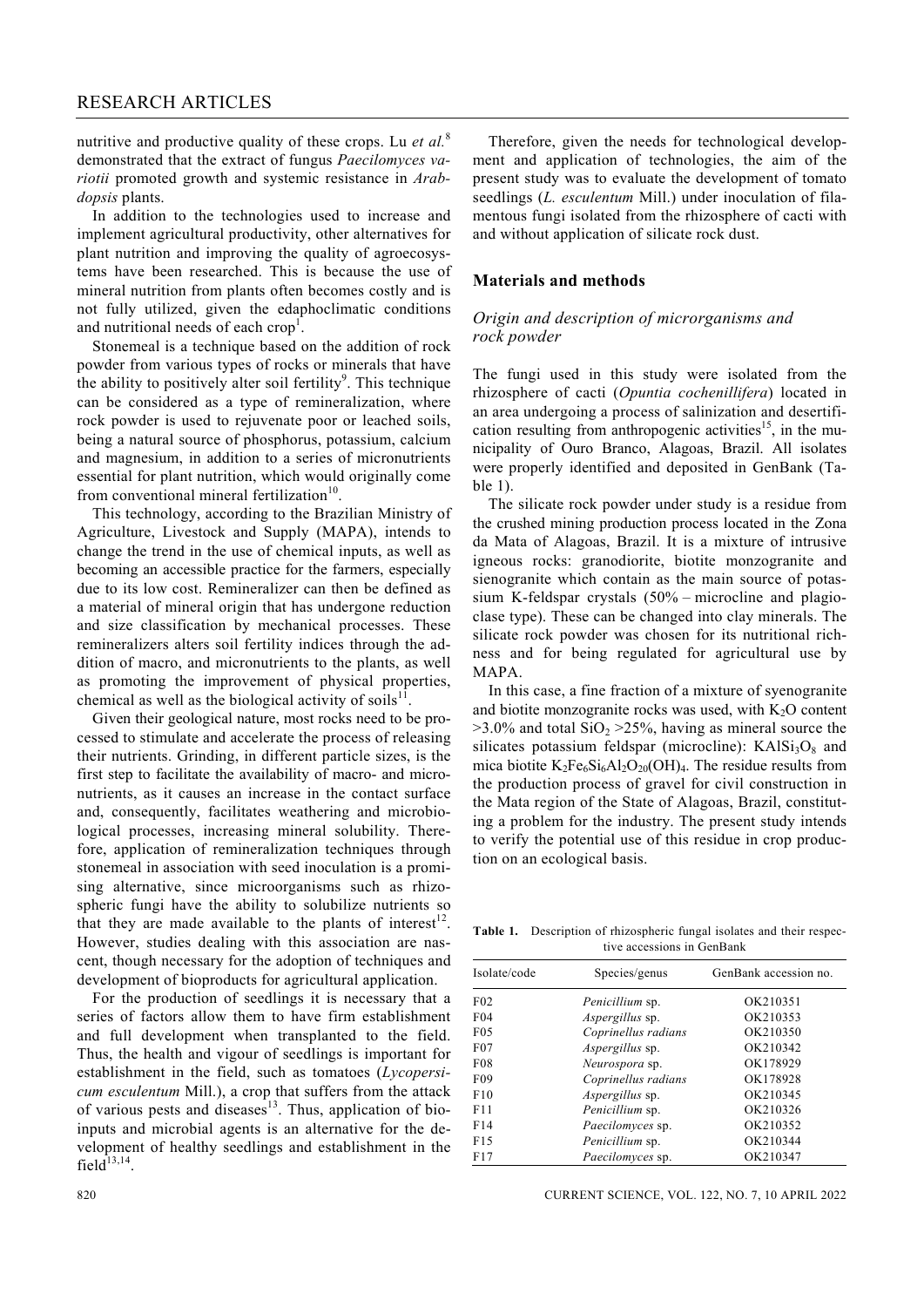#### *Inoculum production and planting*

To prepare the inoculum, the fungal isolates were initially grown in petri dishes containing potato dextrose agar (BDA) culture medium for 10 days. With the presence of spores over the formation of colonies, they were scraped with the aid of a sterile metallic spatula and the surface of the plate washed with Tween 80 (0.01%,  $v/v$ ) to remove conidia and spores. Then the plate washing was filtered in sterile gauze and put in an Erlenmeyer flask containing sterile distilled water (100 ml), followed by counting, and standardizing the spores under on optical microscope in a Neubauer chamber, adjusting spore concentration to  $10<sup>4</sup>$ spore/ml.

 For planting, soil sterilized by autoclaving in two cycles of 1 h was used. The soil had the following chemical characteristics: pH in water 5.4, Na (mg/dm) 20, P (mg/dm<sup>3</sup>) 17, K (mg/dm<sup>3</sup>) 115, Ca (cmol<sub>c</sub>/dm<sup>3</sup>) 1.90, Mg  $(\text{cmol}_c/\text{dm}^3)$  1.46, Al  $(\text{cmol}_c/\text{dm}^3)$  0.55, H + Al  $(\text{cmol}_c/\text{dm}^3)$ 4.92, cation exchange capacity (CEC) effective  $\text{cmol}_c/\text{}$ dm<sup>3</sup>) 4.29, CEC total (cmol<sub>c</sub>/dm<sup>3</sup>), organic matter (g/kg) 27.8, V(%) 43, m (%) 13, Ca saturation (%) 21.9, Mg saturation  $(\%)$  16.9, K saturation  $(\%)$  3.3 and Na saturation  $(%) 1.$ 

 The soil was placed in plastic pots with a total volume of 500 ml, followed by planting seeds (five seeds per pot), and adding 1 ml of inoculum with a pipette. The silicate rock powder of 1.5 g was initially added to the pots with the final volume of the pots in according with MAPA regulations<sup>16</sup>.

 The experiment was carried out in a protected greenhouse with daily watering, observing the germination time, which occurred six days after sowing (DAS) when homogeneous germination occurred in the treatments. The experiment was then carried out for 25 days after seedling emergence (DASE), with thinning performed after the tenth day. Next, the plants were carefully removed from the pots and their roots washed in water to remove the soil. Thereafter their biometric parameters were measured, which were plant height (PH), number of leaves (NL), stem diameter (SD), root length (RL), biomass of the aerial part (BAP) and root biomass (RB). In addition to the biometric parameters, a visual assessment of the health and vigour of the inoculated roots was performed.

#### *Experimental design and statistical analysis*

The experimental design adopted was completely randomized with five replications per treatment, based on a factorial scheme, which consisted of evaluating the plants as a function of inoculation with fungi and inoculation associated with the addition of rock powder  $(12 \times 2)$ . The collected data were subjected to analysis of variance (ANOVA) by the *F* test, and means compared to their significance by the Tukey test ( $P \le 0.05$ ) using the software Sisvar<sup>17</sup> and R Studio<sup>18</sup> based on the R language<sup>19</sup>.

#### **Results and discussion**

Using the observed results, it was initially possible to verify that none of the tomato seedlings showed any symptoms similar to pathogen attack in the root system, as well as in its leaves, which reveals the first indication of symbiotic action between the fungal isolates studied and the crop, and also that there is no pathogenesis. The same was observed in the aerial part, where no damage, symptom or sign was detected. In addition, there was a visible difference in the size of the plants compared to the control treatments (Figure 1).

 Plant growth promotion by fungi as a species *Aspergillus niger* presents production of gibberellic acid and indoleacetic acid<sup>20,21</sup>. These plant hormones help increase growth, and along the cell in plants which are related to the greatest growth observed in inoculated plants. Several authors have reported positive effects on the inoculation of growth-promoting microorganisms in tomatoes<sup>22,23</sup>. This plant growth promotion can cause changes in the architecture and functioning of the roots due to production of phytohormones and other mechanisms; however, without any adverse effects on the plants<sup>24</sup>.

 Regarding the biometrics of tomato seedlings, the parameter PH presented a statistically significant difference  $(F, P \le 0.05)$ . The predictor variables (isolate and silicate rock powder) showed significant interaction in the evaluation of their parameters, with dependence on each other. The means were statistically significant by the Tukey test (*P* ≤ 0.05) (Table 2).

 The SD response variable showed significant interaction  $(F, P \le 0.05)$  between the predictor variables, which occurred independently and, as the interaction between them, both the inoculation of rhizospheric fungi alone and, in association with the application of rock powder, provided an increase for the variable (Table 2). The NL variable showed the same behaviour as the predictor and response variables. SD showed a difference compared to the other response variables.

Gomes Júnior *et al.*<sup>25</sup> studied the inoculation of mycorrhizal fungi in association with biofertilizers in cherry tomato plants. They found no significant relationship between these two factors, where only the application of microorganisms provided diametrical growth of the plant stems superior to the application of biofertilizer.

 The increase in the number of leaves in vegetables and cultivated plants in general is a desirable characteristic, as it will help expand the photosynthetic area and thus increase the productive potential of the  $\text{crop}^{26}$ . The differences found between growth promoting fungi for NL may be related to the fact that the performance of growth promotion by these biological agents is dependent on the properties and mechanisms of action of the organism in question. This is a complex relationship carried out by means of interactions between biochemical factors, production of several enzymes and beneficial compounds<sup>27</sup>,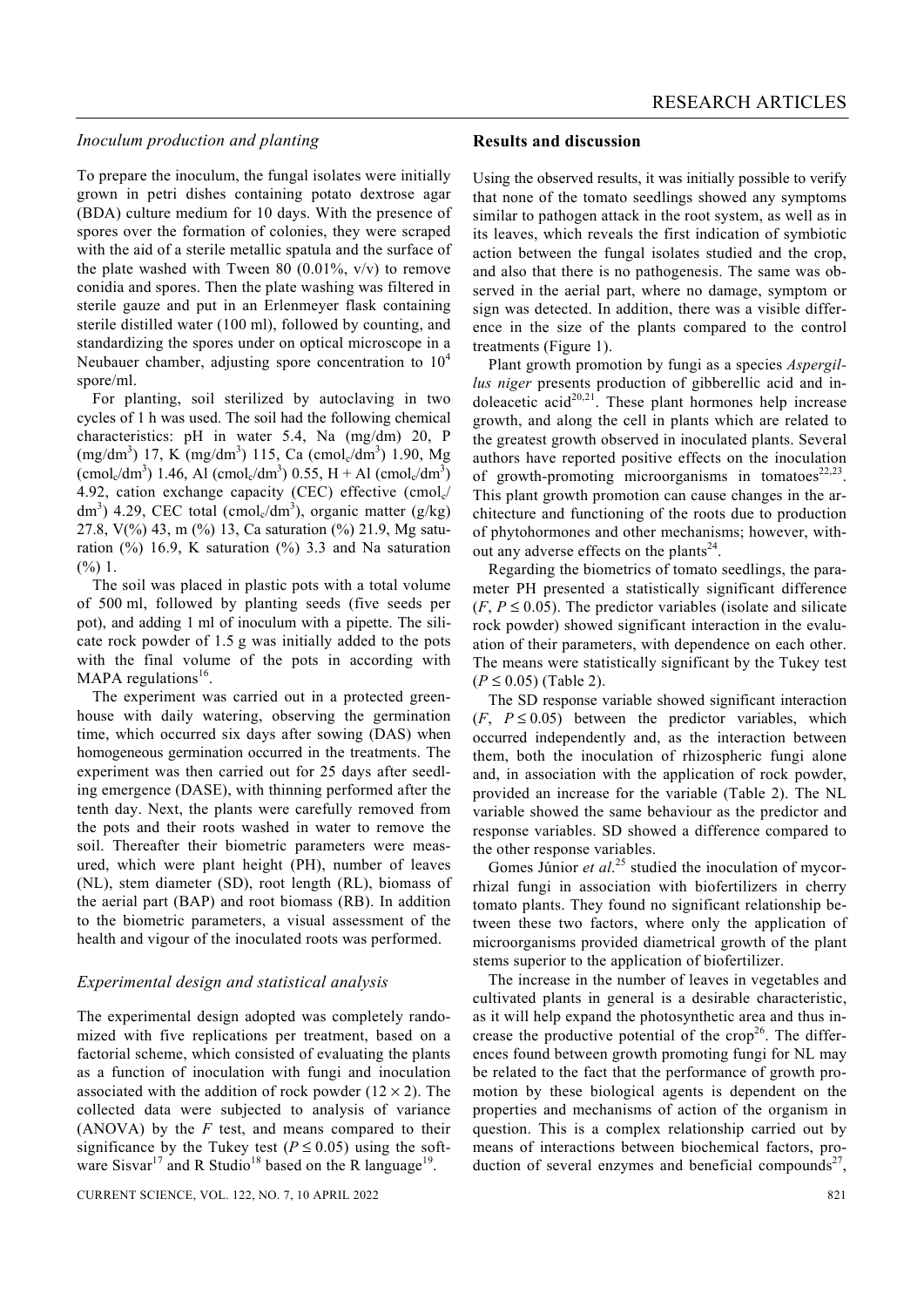

**Figure 1.** Tomato seedlings subjected to  $(a-e)$  fungal inoculation only,  $(d, e)$  fungal inoculation and rock powder application and  $(f)$  only rock powder application.

factors that are related not only to the microorganism and the target plant, but also to edaphoclimatic conditions.

 Regarding RL, the inoculation with rhizospheric fungi showed statistical significance  $(F, P \le 0.05)$ , as well as the application of rock dust associated with rhizospheric isolates; however, the rock dust did not demonstrate increment with respect to this biometric variable.

Maldaner and Christ<sup>28</sup> in their experiment, evaluating the influence of basaltic rock powder in lettuce crop, reported that in both crops the length of the root system did not show significant differences in relation to the increasing doses applied; similar results were found in the present study, where few differences between treatments were presented, with no completely different means, but with statistical proximity although statistically different  $(P \le 0.05)$ .

 The response variable RB did not show statistical significance between treatments and predictor variables, and no interaction was observed between such factors (*F*,  $P \le 0.05$ ). The fungal isolates presented significant response, as well as the rock dust  $(F, P \le 0.05)$ . Thus, these variables act together to promote growth in tomato plants.

 For BAP, only the isolated predictor variable (fungi) showed statistical significance  $(F, P \le 0.05)$ , with no interaction between the studied factors. There was interaction between the isolated within each level of rock dust (with and without application), with 5% probability by Tukey test.

 Bojórquez *et al*. 29 showed that in addition to the nutritional value provided by biofertilizers applied in agriculture, the application of beneficial microorganisms such as fungi plays an important role in the development of cultivated plants. In addition to the inherent role of plant growth through direct biochemical mechanisms, there is suppression of agricultural pathogens and pests.

 According to Donato *et al*. 30, use of the fungus *Penicillium* sp. promotes control of leaf-cutting ant activity. Nesha and Siddiqui<sup>31</sup> emphasized that the inoculation of *Paecilomyces lilacinus* and *Aspergillus niger* alone and in combination promoted the control of root diseases in carrot plants. In studies carried out with filamentous fungi applied to tomato crop, Torres Júnior $32$  found that they have the potential for promoting plant growth as well as increasing the efficiency of nutrient absorption and development of the shoot. Machado *et al*. 27 showed that the mechanisms of action of fungi that promote plant growth are specific and may vary according to the environment, substrate, availability of nutrients and interference from other microorganisms.

 With regard to plant growth-promoting characteristics, the literature does not present a consensus on which parameter is the best for growth-promoting capacity. As already mentioned, the number of leaves is an important response variable with respect to physiological processes in plants. The root system, in turn, can present its peculiarities in relation to the studied plants, where its elongation itself does not reflect growth promotion, but a response to some abiotic stress.

Silva *et al.*<sup>33</sup> stated that among the biometric parameters used to assess the symbiotic capacity to promote growth by microorganisms, the diameter of the collar can be adopted as a representative, since this response reflects the absence of etiolation, which may be a false positive with regard to plant height, the latter not being the most representative response variable.

 With regard to the application of rock dust in agricultural crops, several examples have been described. Li *et al*. 34 elucidated that the application of rock dust in agricultural systems improves soil quality in its physical and chemical aspects, resulting in an increase in agricultural productivity. Thus, it is also an alternative for the recovery of degraded areas.

Arnott *et al.*<sup>35</sup> highlighted the importance of carrying out more research related to the understanding and application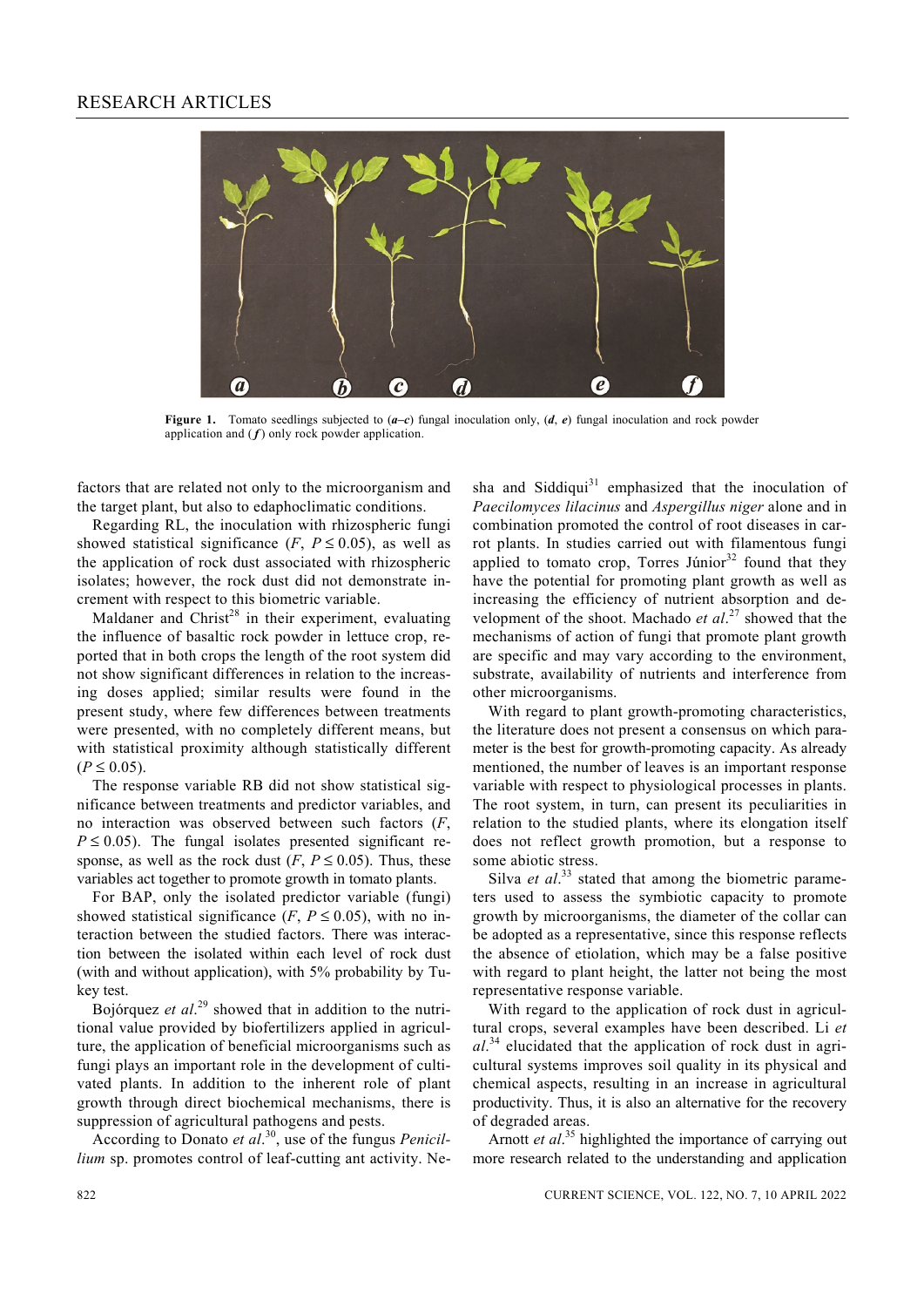|                 |                  | PH (cm)<br>Rock powder |                   | $SD$ (mm)<br>Rock powder |  |
|-----------------|------------------|------------------------|-------------------|--------------------------|--|
|                 |                  |                        |                   |                          |  |
| Fungal isolate  | With             | Without                | With              | Without                  |  |
| F02             | 5 a*             | 6.16ab                 | 1.4ab             | $1.4$ ab                 |  |
| F04             | 7.2 a            | $6.04$ ab              | $1.5$ abc         | 1.28ab                   |  |
| F <sub>05</sub> | 7.22 a           | 5.78 ab                | $1.4$ ab          | $1.5$ ab                 |  |
| F07             | 6.76 a           | 5.06a                  | $1.6$ abc         | 1.94 <sub>b</sub>        |  |
| F08             | 8.28 a           | $6.2$ ab               | $2.36$ cd         | $1.76$ ab                |  |
| F <sub>09</sub> | 6.78a            | $6.04$ ab              | 2 bcd             | 1.9ab                    |  |
| F10             | 6.96 a           | $6.68$ ab              | 2.8d              | $1.76$ ab                |  |
| F11             | 5.38 a           | 6.38 ab                | 2 bcd             | 1 a                      |  |
| F14             | 6.2a             | 5.52 a                 | 1 a               | 2.1 <sub>b</sub>         |  |
| F15             | 6.88a            | 7.58 ab                | 1 a               | 1.7ab                    |  |
| F17             | 7.84 a           | 6.6ab                  | 2 bcd             | 1 a                      |  |
| Control         | 4.12 a           | 4.34 a                 | 2 bcd             | 1 a                      |  |
| CV(%)           |                  | 30                     |                   | 26.52                    |  |
|                 |                  | NL (units)             |                   | $RL$ (cm)                |  |
|                 |                  | Rock powder            |                   | Rock powder              |  |
| Isolate         | With             | Without                | With              | Without                  |  |
| F02             | 2 a              | 2 b                    | $5.06$ ab         | 4.92 a                   |  |
| F04             | 2.2a             | 2.2ab                  | 4.34 ab           | 4.86 a                   |  |
| F05             | 2.8 <sub>b</sub> | 2 b                    | $4.9$ ab          | 5.26 a                   |  |
| F07             | 3 b              | 2 b                    | 4.16 ab           | 4.50 a                   |  |
| F08             | 3.2 <sub>b</sub> | 2 <sub>b</sub>         | 5 ab              | 6.04a                    |  |
| F09             | 2a               | 2 <sub>b</sub>         | $3.90$ ab         | 4.30 a                   |  |
| F10             | 2a               | 2 b                    | 5.10 ab           | 4.80 a                   |  |
| F11             | 2a               | 2 <sub>b</sub>         | 3.24a             | 4.12 a                   |  |
| F14             | 2a               | 2 <sub>b</sub>         | 4.38 ab           | 5.58 a                   |  |
| F15             | 2a               | 2.6 <sub>b</sub>       | 3.58 ab           | 4.70 a                   |  |
| F17             | 2 a              | 2 b                    | 6.34 <sub>b</sub> | 5.56 a                   |  |
| Control         | 2 a              | 2 b                    | 2.42a             | 3.82a                    |  |
|                 |                  |                        |                   |                          |  |
| CV(%)           |                  | 12.9                   |                   | 30.45                    |  |
|                 |                  | RB(g)                  |                   | BAP(g)                   |  |
|                 |                  | Rock powder            |                   | Rock powder              |  |
| Isolate         | With             | Without                | With              | Without                  |  |
| F02             | $0.0246$ abc     | $0.0192$ ab            | 0.1778 ab         | $0.2096$ ab              |  |
| F04             | 0.0259 abc       | $0.031$ ab             | 0.2324 abc        | $0.2007$ ab              |  |
| F <sub>05</sub> | 0.02424c         | 0.0386 b               | $0.3666$ bc       | $0.1623$ ab              |  |
| F07             | $0.0230$ abc     | $0.0236$ ab            | 0.2444 abc        | $0.1744$ ab              |  |
| F08             | $0.0324$ bc      | $0.0324$ ab            | 0.4536c           | 0.4024 b                 |  |
| F09             | $0.0254$ abc     | $0.0188$ ab            | 0.2112 abc        | 0.1884 ab                |  |
| F10             | $0.03$ bc        | $0.019$ ab             | $0.1778$ ab       | 0.2332 ab                |  |
| F11             | 0.0189 bc        | $0.0126\ \mathrm{ab}$  | 0.1512 ab         | 0.1858 ab                |  |
| F14             | $0.0156$ bc      | $0.018$ ab             | $0.2060$ ab       | 0.1408a                  |  |
| F15             | $0.026$ abc      | $0.0242$ ab            | $0.2686$ abc      | $0.3470$ ab              |  |
| F17             | 0.0223 abc       | $0.019$ ab             | $0.3904$ bc       | $0.2128$ ab              |  |
| Control         | 0.0056a          | 0.0056a                | 0.0986 a          | $0.16$ ab                |  |
| CV(%)           |                  | 52.1                   |                   | 48.75                    |  |

**Table 2.** Biometrics of tomatoes seedlings (*Lycopersicum esculentum* Mill.) under innocula tion of rhizospheric fungi and rock powder application

\*Means followed by the same letter in the columns do not differ statistically from each other by Tukey's test (*P* ≤ 0.05). PH, Plant height; SD, Stem diameter; NL, Number of leaves; RB, Root biomass; BAP, Biomass of aerial part; CV, Coefficient of variation.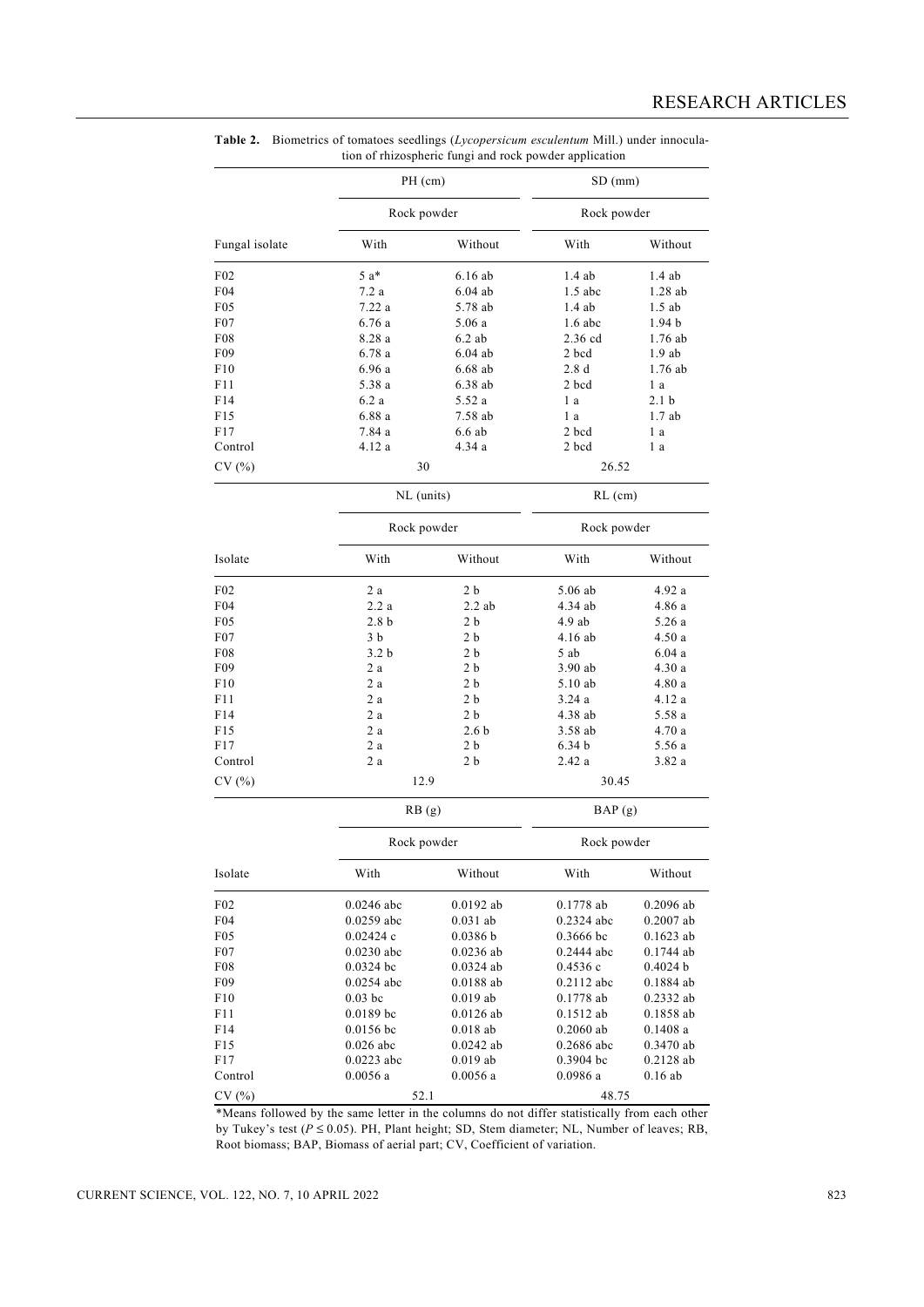of available forms of powders from rockstone as a function of agricultural needs. The authors also emphasized that they were promising alternatives to promote revegetation of areas degraded by anthropogenic activities based on poor agricultural exploitation.

Tito *et al.*<sup>36</sup> studied the application of rock powder as an enrichment of vermicompost for application in radish crop and found that it provided greater productive efficiency for the crop. This efficiency is related to the nutritional contribution which is in turn related to the influence of rock powder on plant nutrition and absorption of nutrients made available by this process.

 According to Mancuso *et al*. 37, application of rock powder increased nutrient export in *Coffea arabica*, with similar responses to the conventional application of potassium mineral nutrients. A literature survey showed no research related to the association/combination of silicate rock dust and fungi to promote plant growth, where studies are found only by use of rock powder. Soil microorganisms coexist with plant roots and influence their nutrition and can be exploited to reduce the use of mineral fertilizers in favour of global agricultural sustainability. According to Haro and Benito<sup>3</sup> although the role of fungi in plant nutrition has been studied in depth in relation to N and P, more efforts are needed to unravel the roles of these organisms in relation to K.

### **Conclusion**

The association between filamentous fungi isolated from the rhizosphere of cacti and the application of rock powder in tomatoes promoted plant growth, as observed by leaf emission and biomass input, and revealed in the results, especially for isolates of the genus *Aspergillus*. Further research regarding the association between these two factors will aid in the development of bioproducts for agricultural application.

- 1. Silva, J. M., Montaldo, Y. C. M., Almeida, A. C. P. S., Dalbon, V. A., Acevedo, J. P. M., Santos, T. M. C. and Lima, G. S. A., Rhizospheric fungi to plant growth promotion: a review. *J. Agric. Stud.*, 2021, **9**(1), 411–425; doi:10.5296/jas.v9i1.18321.1.
- 2. Babu, A. G., Kim, S. W., Yadav, D. R., Hyum, U., Adhikari, M. and Lee, Y. S., *Penicillium menonorum*: a novel fungus to promote growth and nutrient management in cucumber plants. *Micobiology*, 2015, **43**(1), 9–56; doi:10.5941/MYCO.2015.43.1.49.
- 3. Haro, R. and Benito, B., The role of soil fungi in  $K^+$  plant nutrition. *Int. J. Mol. Sci.*, 2019, **20**(13), 3169; doi:10.3390/ijms-20133169.
- 4. Silva, J. M., Cristo, C. C. N., Montaldo, Y. C., Santos, T. M. C. and Lima, G. S. A., Solubilização de fosfato inorgânico por fungos rizosféricos associados à cactáceas do Semiárido alagoano. *Ciênc. Agríc.*, 2020, **18**, 27–30; doi:10.28998/rca.v18i3.9332.
- 5. Khan, A. L., Waqas, M. and Lee, I. J., Resilience of *Penicillium resedanum* LK6 and exogenous gibberellin in improving *Capsicum annuum* growth under abiotic stresses. *J. Plant Res.*, 2015, **128**(2), 259–268; doi:10.1007/s10265-014-0688-1.
- 6. Hossain, M., Sultana, F. and Hyakumachi, M., Role of ethylene signalling in growth and systemic resistance induction by the plant growth-promoting fungus *Penicillium viridicatum* in *Arabidopsis*. *J. Phytopathol.*, 2017, **165**(5), 432–441; doi:10.1111/jph.12577.
- 7. Ismail, M. H., Hussain, A., Khan, S. A. and Lee, I., Endophytic fungus *Aspergillus japonicus* mediates host plant growth under normal and heat stress conditions. *Biomed. Res. Int.*, 2018; doi:10.1155/2018/7696831.
- 8. Lu, C. *et al.*, *Paecilomyces variotii* extracts (ZNC) enhance plant immunity and promote plant growth. *Plant Soil*, 2019, **441**(9), 383–397; doi:10.1007/s11104-019-04130-w.
- 9. Welter, M. K., Melo, V. F., Bruckner, C. H., Góes, H. T. P., Chagas, E. A. and Uchôa, S. C. P., Efeito da aplicação de pó de basalto no desenvolvimento inicial de mudas de camu-camu (*Myrciaria dubia*). *Rev. Bras. Frutic.*, 2014, **33**(3), 922–931; doi:10.1590/ S0100-29452011000300028.
- 10. Theodoro, S. H., Leonardos, O., Rocha, E. L. and Rego, K. G., Experiências de uso de rochas silicáticas como fonte de nutrientes. *Esp. Geogr.*, 2006, **9**(2), 263–292.
- 11. Brazilian Ministry of Agriculture, Livestock and Supply. Normative instruction Nº 6, 10 March 2016.
- 12. Souza, R., Ambrosini, A. and Passaglia, L. M. P., Plant growthpromoting bacteria as inoculants in agricultural soils. *Gen. Mol. Biol.*, 2015, **38**(4), 401–419; doi:https://doi.org/10.1590/S1415- 475738420150053.
- 13. Correia, D. P. A., Santana-Santos, I. V., Da Silva Lima, I., Rocha Andrade, K., Gobbi Barbosa, A. V., Almeida Viégas, P. R. and Marino, R. H., Produção de mudas de tomateiro em inoculante fúngico. *Rev. Bras. Agropec. Sust.*, 2021, **11**(1), 118–127; doi:10. 21206/rbas.v11i1.11196.
- 14. Machado, C. C. C., Fraga, V. S., Albuquerque, M. B., Beirigo, R. M., Silva, F. E. and Martins, E. S., Zoneamento Agrogeológico como Ferramenta para o Manejo Regional da Fertilidade de Solos Agrícolas Tropicais: Potencial das Rochas Ricas em Biotita na Paraíba-Brasil. *Rev. Bras. Geogr. Física*, 2020, **13**(6), 3105–3118; doi:10.26848/rbgf.v13.6.p3105-3118.
- 15. Nascimento, S. P. G., Silva, J. M., Santos, E. O., Silva, P. V. M., Santos, J. R. U. and Santos, T. M. C., Impactos ambientais da produção vegetal no processo de desertificação do Semiárido alagoano: o caso de Ouro Branco – AL. *Ciênc. Agríc*., 2018, **16**, 31–35; doi:10.28998/rca.v16i0.6592.
- 16. Brazilian Ministry of Agriculture, Livestock and Supply. Normative instruction Nº 39, 8 August 2018.
- 17. Ferreira, D. F., Sisvar: a guide for its bootstrap procedures in multiple comparisons. *Ciênc. Agrotecnol.*, 2014, **38**(2), 109–112; doi: 10.1590/S1413-70542014000200001.
- 18. R Studio Team, R Studio: integrated development for R. R Studio PBC, Boston, MA, USA, 2020.
- 19. R Core Team., R: a language and environment for statistical computing. R Foundation for Statistical Computing, Vienna, Austria, 2013.
- 20. Pattaeva, M. and Rasulov, B., Growth and phytohormones production by thermophilic *Aspergillus fumigatus* 2 and thermotolerant *Aspergillus terreus* 8 strains in salt stress. *Curr. J. Appl. Sci. Technol.*, 2015, **8**(3), 305–312; doi:10.9734/BJAST/2015/12292.
- 21. Lubna, S. A., Hamayun, M., Gul, H., Lee, I. J. and Hussain, A., *Aspergillus niger* CSR3 regulates plant endogenous hormones and secondary metabolites by producing gibberellins and indoleacetic acid. *J. Plant Interact.*, 2018, **13**, 100–111; doi:10.1080/174291- 45.2018.1436199.
- 22. Cordero, I., Balaguer, L., Rincón, A. and Pueyo, J. J., Inoculation of tomato plants with selected PGPR represents a feasible alternative to chemical fertilization under salt stress. *J. Soil Sci. Plant Nutr*., 2018, **181**(7), 694–703; doi:10.1002/jpln.201700480.
- 23. Zuluaga, M. Y. A. *et al.*, Inoculation with plant growth-promoting bacteria alters the rhizosphere functioning of tomato plants. *Appl. Soil Ecol.*, 2021, **158**(2), 103784; doi:10.1016/j.apsoil.2020.103784.